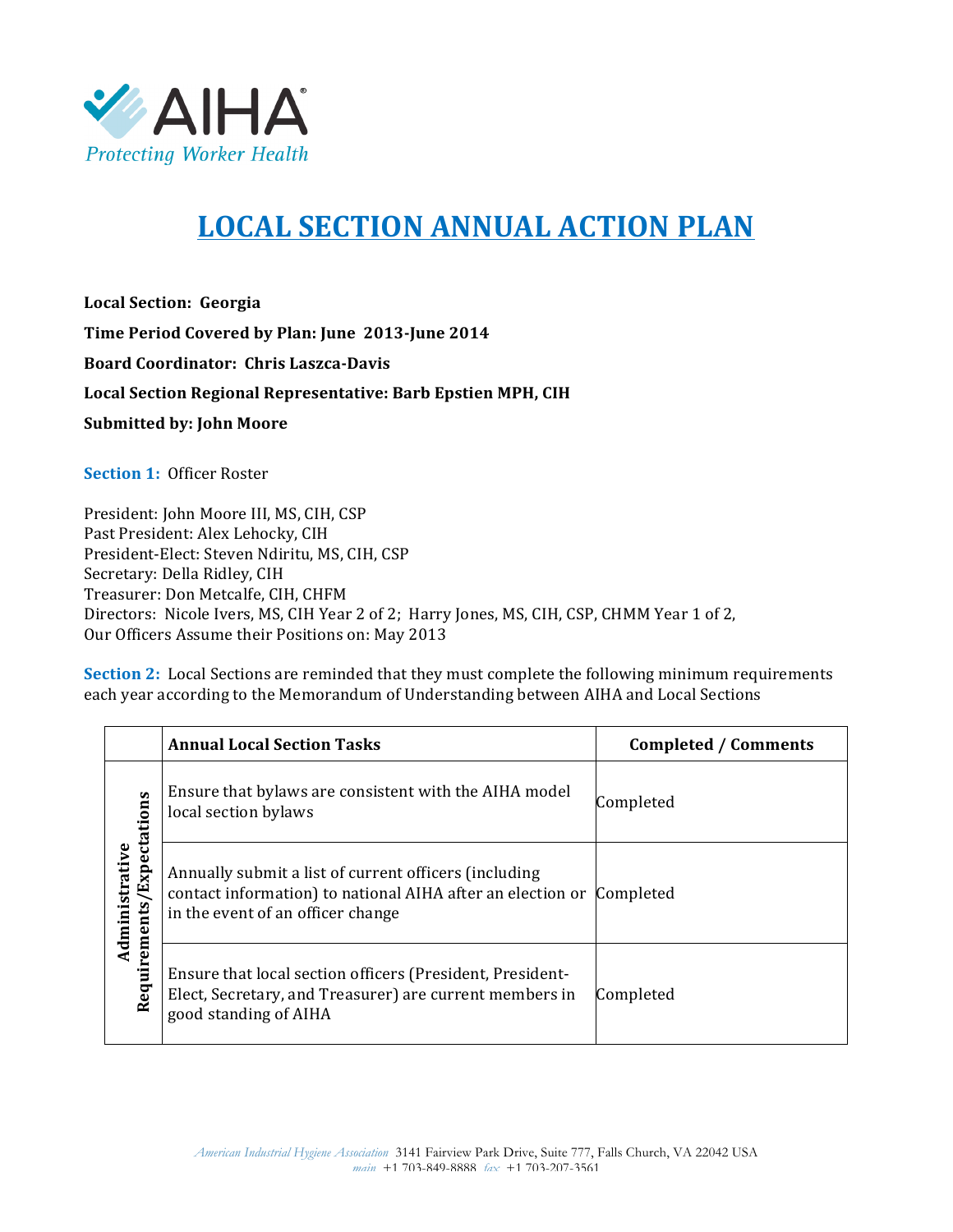| Submit a contact list of local section members (names and<br>email addresses) to AIHA annually by June 30, and upon<br>request, to be used to promote AIHA programs, products<br>and services | Completed |
|-----------------------------------------------------------------------------------------------------------------------------------------------------------------------------------------------|-----------|
| Submit completed AIHA Group Exemption Form by June<br>30 of every year to AIHA and submit Form 990 EZ or 990NCompleted<br>directly to the IRS.                                                |           |

**Section 3:** Please provide your local section's plan for this upcoming operating year.

See chart below.

Number of Committees: 2

## List Committees: Board of Directors (Directors), Executive Committee (Offcers)

| Event                                                | <b>Speakers</b>          | <b>Potential Contact</b> | Date                             |
|------------------------------------------------------|--------------------------|--------------------------|----------------------------------|
|                                                      |                          | Hours                    |                                  |
| Summer Meeting $(\frac{1}{2} \text{ day})$ – Tour of | None                     | 4.0                      | July 12, 2013                    |
| Delta Tech Ops                                       |                          |                          |                                  |
| <b>BOD</b> Meeting                                   | <b>TBD</b>               | $\overline{\phantom{a}}$ | September 27, 2013               |
| Newsletter Deadline to email blast                   | <b>TBD</b>               | $\overline{\phantom{a}}$ | September 16, 2013               |
| <b>Fall Meeting</b>                                  | <b>TBD</b>               | 6.0                      | October 17, 2013                 |
| <b>BOD</b> Meeting                                   | <b>TBD</b>               | $\overline{a}$           | November 21, 2013                |
| <b>Student or Joint ASSE Meeting</b>                 | <b>TBD</b>               | 1 to 3.0                 | <b>TBD</b>                       |
| Holiday event                                        | <b>TBD</b>               | $\overline{\phantom{a}}$ | December, 2013                   |
|                                                      | <b>TBD</b>               |                          | January 15-16, 2014* tentative 2 |
| Winter Meeting - PDC (TBD)                           |                          | 8 to 16                  | days, maybe only one day         |
|                                                      |                          |                          | pending BOD approval             |
| <b>BOD</b> Meeting                                   | <b>TBD</b>               | $\overline{\phantom{a}}$ | February 27, 2014                |
| Newsletter Deadline                                  | <b>TBD</b>               | $\overline{\phantom{a}}$ | March 24, 2014                   |
| Mixer/ Networking Event                              | $\overline{\phantom{a}}$ | $\overline{\phantom{a}}$ | <b>TBD</b>                       |
| Spring Meeting - Vendor Day                          |                          | 6.25                     | April 17, 2014                   |
| <b>BOD</b> Meeting                                   | <b>TBD</b>               | $\overline{\phantom{a}}$ | May 29, 2014                     |
| GLS-AIHA Golf Tournament                             |                          |                          | April or May, 2014               |
| Summer Meeting (1/2 Day) -                           | Georgia Power            |                          |                                  |
| Generating Plant -                                   | employees                |                          |                                  |
| environmental controls at                            |                          | 4.0                      | July 11, 2014                    |
| electric plants; laboratory safety                   |                          |                          |                                  |

Please check any activities you plan on having:

\_\_\_\_\_X\_\_\_!Newsletter \_\_\_\_X\_\_\_\_!Scholarship \_\_\_\_X\_\_\_\_!Social!Event